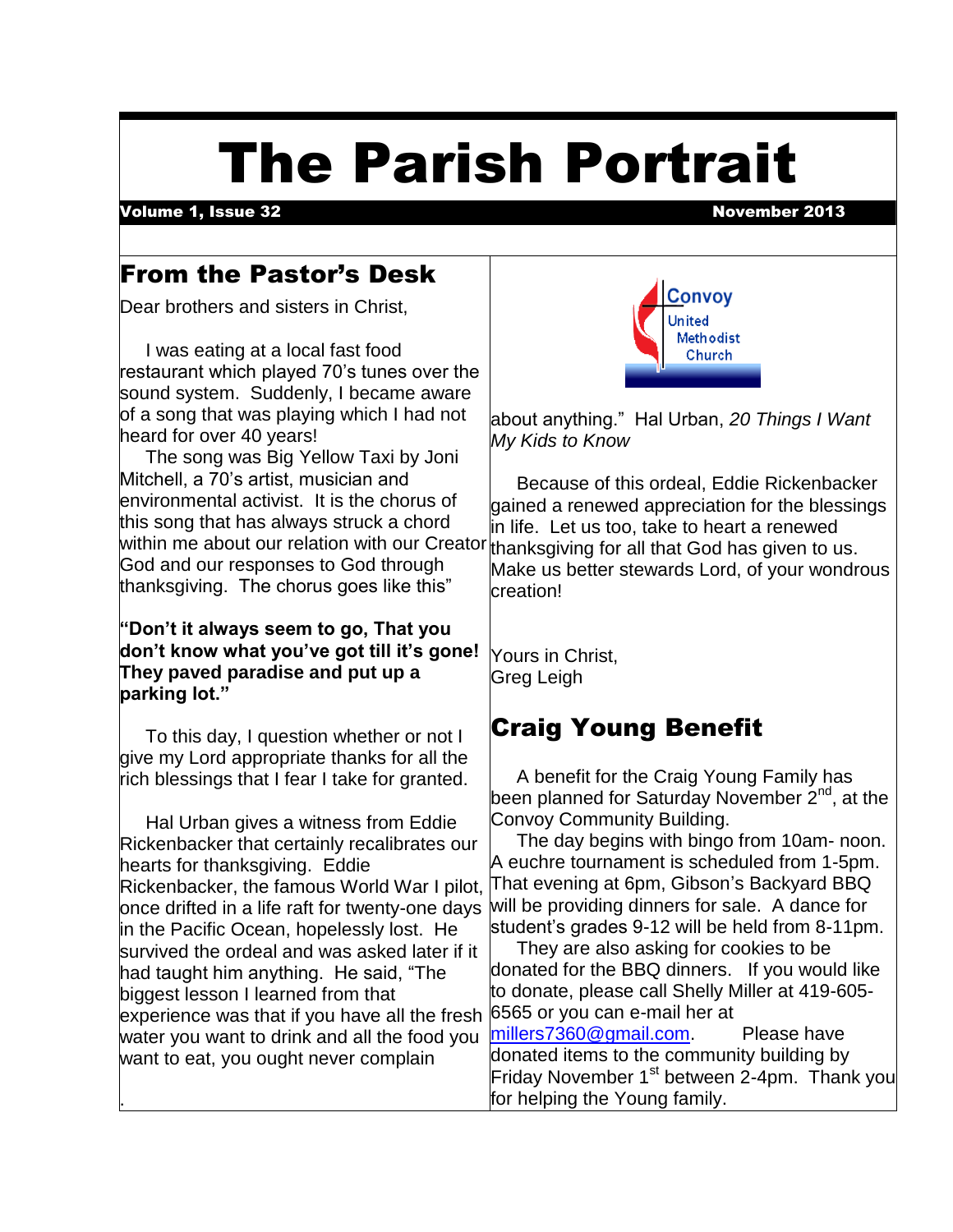#### Church Woman United

 Pleasant Chapel United Methodist ladies will be hosting the November 1<sup>st</sup> meeting of Church Women United at 1:30pm

 Pleasant Chapel Church is located at 8164 Richey Road, Van Wert (corner of Lincoln Highway and Richey Road).

 Program topic is World Community Day, "Walking Through the Doors of Opportunity." Vivian Oechsle is the program chair person.

 Church Woman United held its first biennial assembly in Cleveland, Ohio December 1942. The gathering was not large in numbers due to difficult war time transportation, but it fulfilled its promise, "to courageously survey the church woman's place in the war crisis and point up her alertness to the kind of peace that must follow."

 Study conferences were held and by June 1943, it was decided that a day be set aside in the fall of 1943 for the study of peace by church women. Eventually World Community Day was changed to the first Friday of November. The focus on world peace remains an integral part of each program.

education, action, outreach and spirituality. on Friday November 1st, at Pleasant Chapel United Methodist Church.

## Aluminum Tab Collection

 $\overline{\phantom{a}}$ 

another.

#### Stop and Drop your aluminum pop tabs in the collection jars in the vestibules. The tabs will be given to Cyler Miller for hisLove. A count has not been determined to date, donation to the Ronald McDonald House. but will be shared when available. November Loaves of Love School has begun and so has the Loaves of

Another way we can support local missions and December collection items will be mac & We have one full jar and will be starting cheese with pull tabs in microwavable containers. You may continue to give monetary gifts through the offering labeled Loaves of Love. Thanks for all your continued support.

#### United Methodist Women

 United Methodist Women will meet on Wednesday. November 6, 2013 at 7pm in the church social room. All ladies of the church family and friends are welcome to share in a night with the girls. Program by Cindy Mollenkopf, Greeters will be Phyllis Rice and Vicki Saylor. Hostesses will be Phyllis Rice & Vicki Saylor with lots of fellowship. Thank you to the Charles and Mary Cherry Family as well as the trustees for the new stoves in the kitchen. The old stoves were donated to the Edgewood Park Building.

 Thank you Charlie for installing the new stoves and delivering the old stoves was much appreciated.

 We have notecards with pictures of our church for sale, see a UMW member to purchase.

 The UMW offers catering services for receptions, class reunions, birthdays, anniversaries, wedding receptions, organizations etc. Brochures with meal options and pricing are available by contacting Lynn Johnson. You may get your 2013 pledges to Vicki Saylor, treasurer.

World Community Day remains a time for in November. If you would like to donate any Ladies of the area are invited to join together well as good lightly used accessories such as The women are planning a JEWELRY SALE, new, used, reusable jewelry, costume or good as purses and scarves, collections baskets will be provided in vestibules and in the social room or contact a UMW member.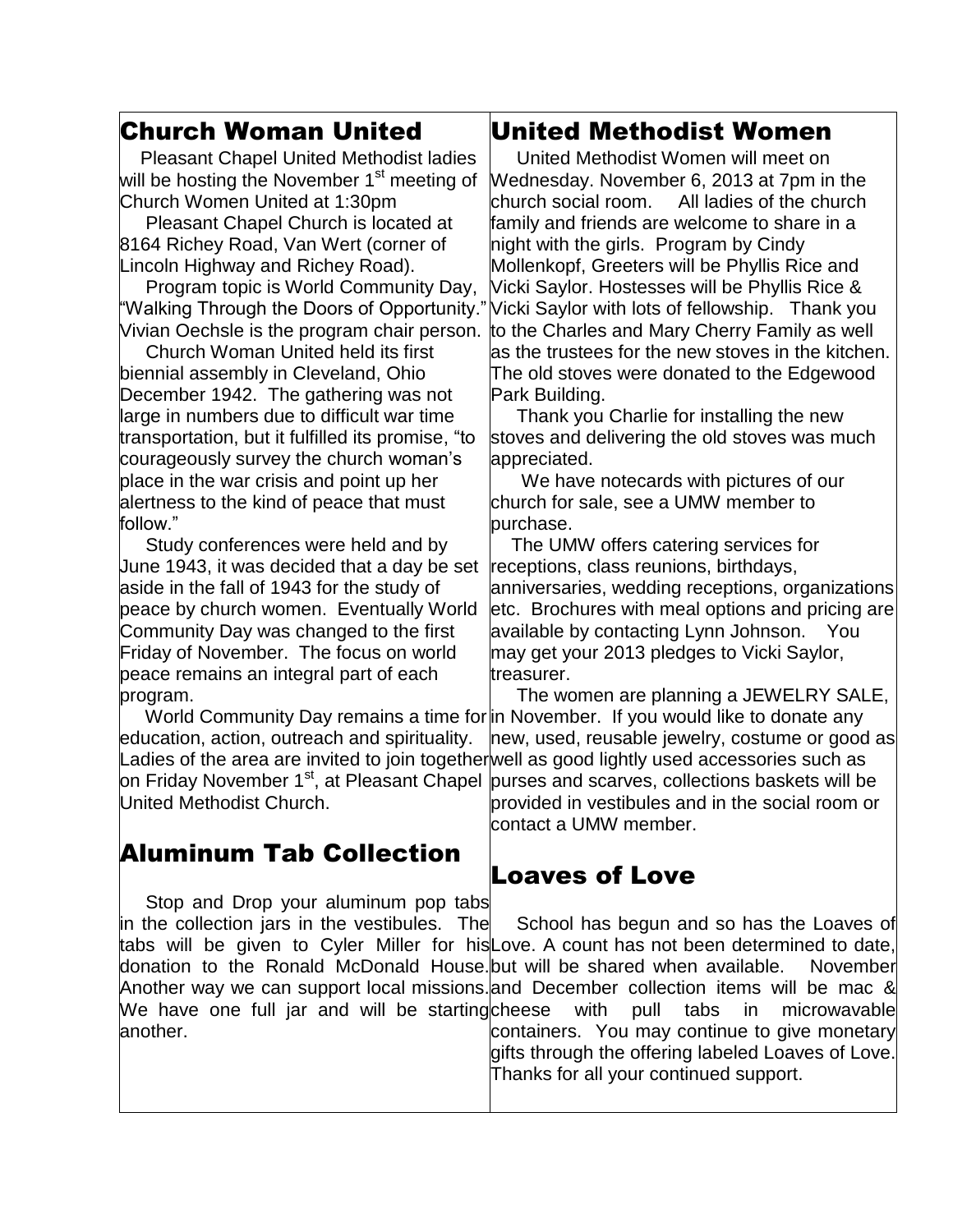### Calendar of Events

| <b>Adult Choir Practice</b>     | Wednesdays 6:30pm                                         |
|---------------------------------|-----------------------------------------------------------|
| Lions Club Meeting              | 2 <sup>nd</sup> Monday monthly                            |
| <b>UMW Meet</b>                 | <b>Wednesday November</b><br>6th at 7pm                   |
| <b>Election Dinner</b>          | Tuesday November 5th                                      |
|                                 | 5-7pm                                                     |
| All Saints Sunday<br>Observance | November 10 <sup>th</sup>                                 |
| Laity Sunday                    | November 17 <sup>th</sup>                                 |
| <b>Trustees Meeting</b>         | <b>Wednesday November</b><br>20 <sup>th</sup> at 7:00pm   |
| Administrative Board            | <b>Thursday November</b><br>21th at 7:00pm                |
| <b>Bible Study</b>              | November 7 <sup>th</sup> & 14 <sup>th</sup><br>6:30pm     |
| <b>Thanksgiving Service</b>     | November 24 <sup>th</sup> 7pm                             |
|                                 | Evening Praise &<br>Prayer                                |
| Hanging of the Greens           | December 1 <sup>st</sup> during<br>9:30am worship service |
| <b>UMYF Dinner Theater</b>      | December 8th                                              |

#### Don't forget to Like us on Facebook



[Convoy United Methodist Church](https://www.facebook.com/ConvoyUnitedMethodistChurch)

You can follow the news of the church at [www.convoyumc.org](http://www.convoyumc.org/) or follow us on Facebook.

### Helping Hands Food Pantry



Pantry shelves are stocked one week and empty within three weeks. Thank you for your past support and prayer for continued support. Your donations of cereal, paper products, health care items and food are much appreciated. Our freezer is blessed with ground beef, thanks to all the donations and to Susan Hughes for purchasing and getting the meat processed. The need continues to grow in the Convoy area and we are helping people to feed their families, what a great mission for the Convoy area. Thank you to Paulding Putman Electric Round Up Program for a donation of \$1400.00

## UMYF

The youth is racking leaves this fall. If you would like to get on the list, contact Jean Leary or a member of the youth group.

## College Ministry Boxes

 We will be starting the college box ministry for this school year. Please give the name, address and name of the school your student attends to any one on the committee. The ministry is open to college students from our church family including the 11/11 group; undergraduate or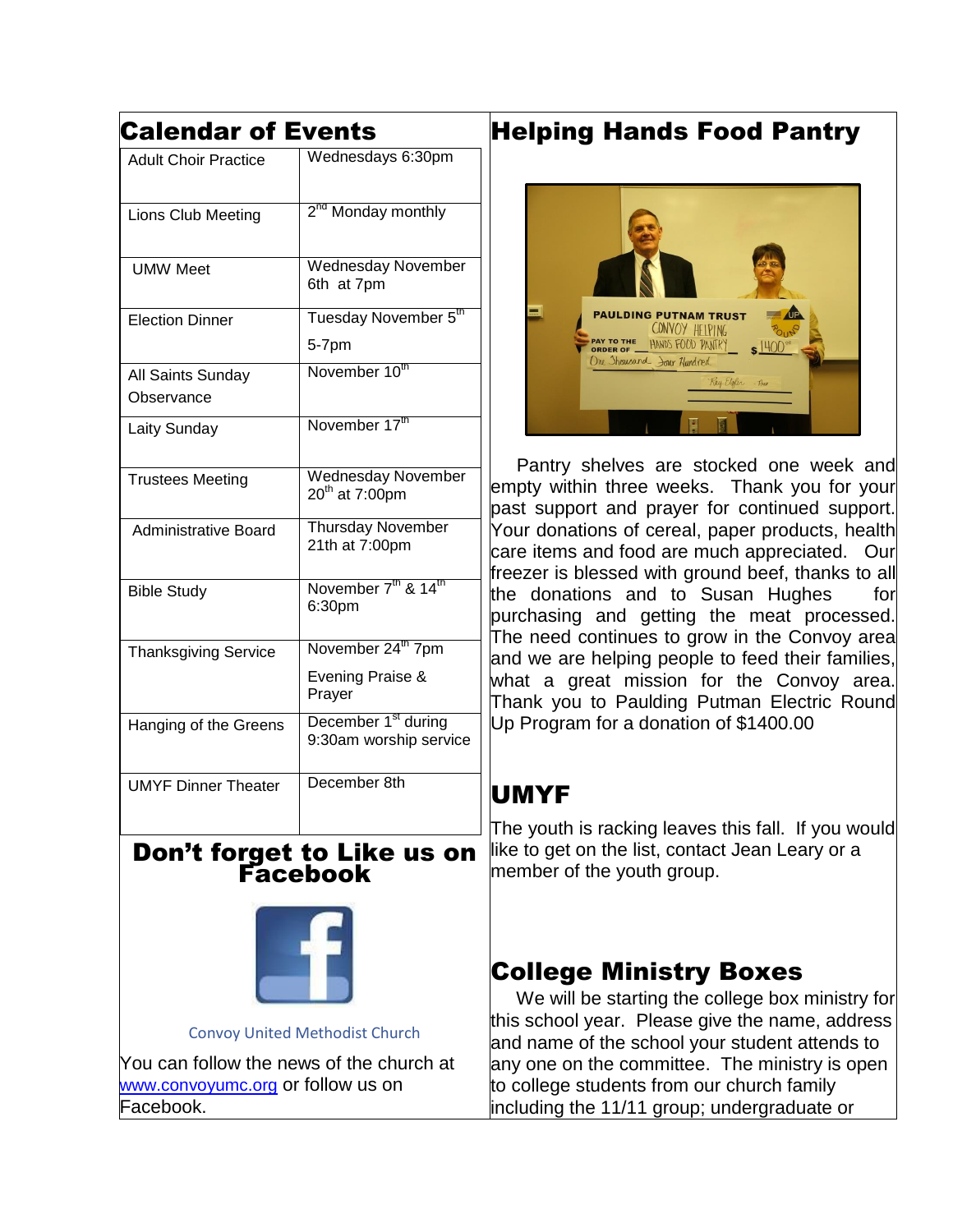| <b>Convoy Community Days</b><br>Thank you to everyone who participated<br>Convoy Community<br>Days,<br>in<br>for helping with events, baking pies & cakes, also email this information to<br>making a dessert, working with others to<br>make a great weekend,<br>participating<br>ın<br>events, eating the food, we appreciated all            | graduate students, living away or living at home.<br>If you student changes colleges addresses or<br>joins mid-year, please let us know as we will<br>whether always make adjustments. Committee: Patti<br>chairing a committee, providing volunteers Kiehl, Marilyn Reed and Shelly Holden. You can<br>sholden1981@gmail.com |
|-------------------------------------------------------------------------------------------------------------------------------------------------------------------------------------------------------------------------------------------------------------------------------------------------------------------------------------------------|-------------------------------------------------------------------------------------------------------------------------------------------------------------------------------------------------------------------------------------------------------------------------------------------------------------------------------|
| of your efforts in helping to make Convoy <b>Prayer Concerns</b>                                                                                                                                                                                                                                                                                |                                                                                                                                                                                                                                                                                                                               |
| Community Days a great weekend.                                                                                                                                                                                                                                                                                                                 | Dean McOmber, Dick Burden, Greg & Madalyn<br>Emerick, Helen Anderson, Annabelle Clevenger,                                                                                                                                                                                                                                    |
| Sunday School Teachers<br>To help give Sunday school teachers a<br>break once in a while, we would like to have<br>guest teachers. If you are available to help,<br>please place your name and number in the<br>basket in the vestibule marked "Sunday<br>School," on the coat rack. Thank you! Any<br>questions please contact Tina Pawlick at | June Burns, Rosalee Burns, Dale & Dorothy<br>Gleckler, Annabelle Clevenger, Madege Wilson,<br>Gina Griffiths, Dave & Stella Stevens, Shelly<br>Klinker, Ray Tinnel, Reese Sunderland, Anna<br>Dyer (Delta Dingus' mother), Pam Kulwicki, Luke<br>Hoffman (Delta's friend), The family of Deloris<br>Harris.                   |
| 749-4278.                                                                                                                                                                                                                                                                                                                                       | Vancrest/Convoy: Romaine Feasby                                                                                                                                                                                                                                                                                               |
| <b>Flower Calendar</b>                                                                                                                                                                                                                                                                                                                          | Hearth & Home: Jim Ryan                                                                                                                                                                                                                                                                                                       |
| The flower calendar for 2013 is up on the<br>bulletin board at the edge of the sanctuary.<br>There are still a few dates available, but they                                                                                                                                                                                                    | Georgetown Place: (Fort Wayne) Dean<br>Branstrator                                                                                                                                                                                                                                                                            |
| are going fast. The cost is \$27 per Sunday.                                                                                                                                                                                                                                                                                                    | <b>Elmcrest of Lima: Nell Rice</b>                                                                                                                                                                                                                                                                                            |
|                                                                                                                                                                                                                                                                                                                                                 | <b>Laurels of Rockford:</b> Jim and Jean Thomas                                                                                                                                                                                                                                                                               |
| Village Ministry Center                                                                                                                                                                                                                                                                                                                         |                                                                                                                                                                                                                                                                                                                               |
| The VMC is now open Monday through<br>Thursday from 3:15pm-5pm for homework                                                                                                                                                                                                                                                                     | Beloved, I wish above all things that thou mayest<br>prosper and be in health, even as thy soul<br>prospereth.                                                                                                                                                                                                                |
| assistance. Free Wifi is also available. If<br>you are interested in helping or looking<br>around, please drop by. The VMC is located<br>on the corner of highway 49 and Tully Street<br>in the old Buds Variety Store building.                                                                                                                | John 3, 1:2                                                                                                                                                                                                                                                                                                                   |
| <b>VMC Dates to remember</b>                                                                                                                                                                                                                                                                                                                    |                                                                                                                                                                                                                                                                                                                               |
| Full of thanks @ the VMC                                                                                                                                                                                                                                                                                                                        |                                                                                                                                                                                                                                                                                                                               |
| Friday November 15 <sup>th</sup> 3-5pm, free<br>coffee and Cocoa<br>Saturday November 16 <sup>th</sup> 12-3pm, free<br>pie & coffee                                                                                                                                                                                                             |                                                                                                                                                                                                                                                                                                                               |
|                                                                                                                                                                                                                                                                                                                                                 |                                                                                                                                                                                                                                                                                                                               |